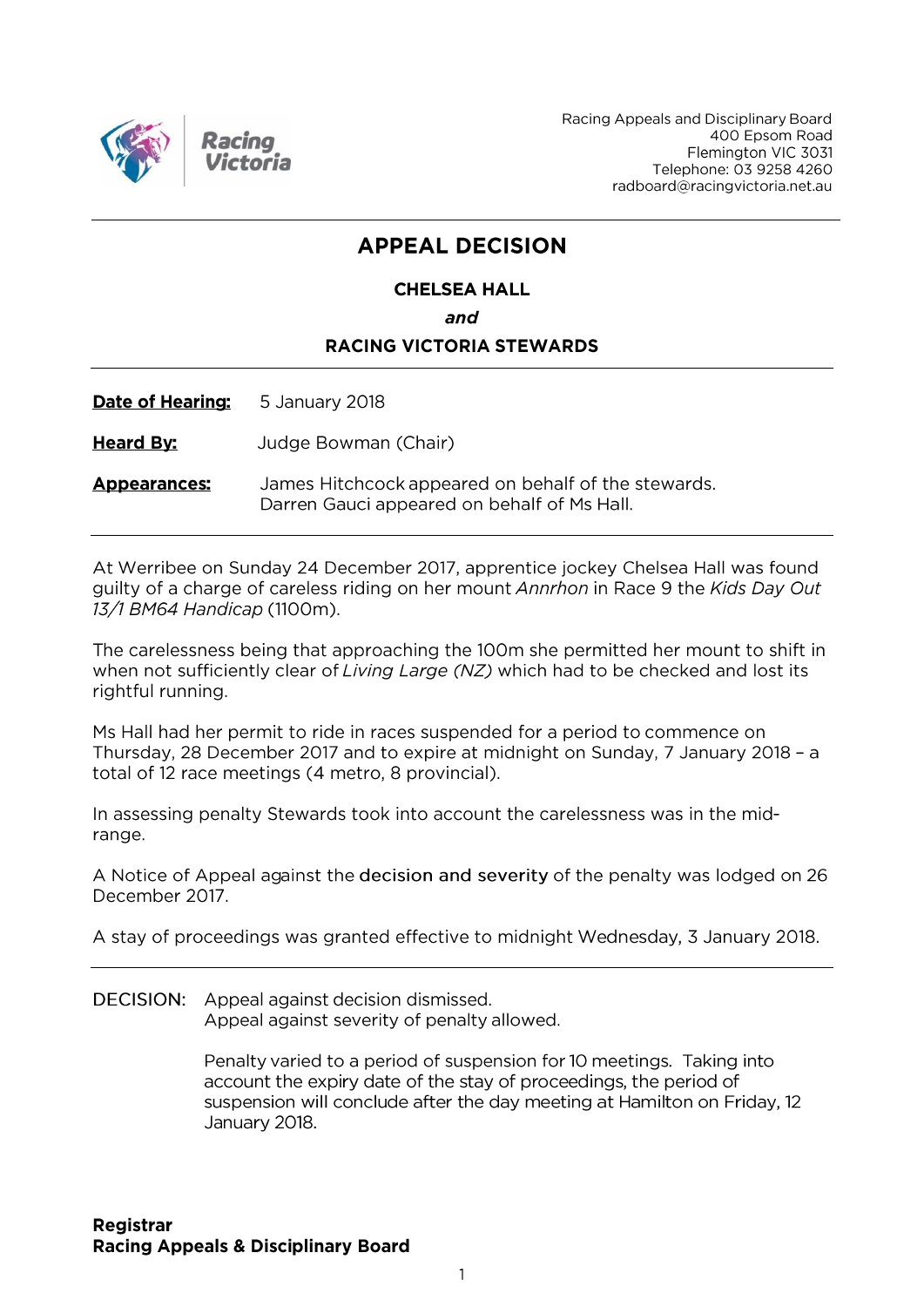# **TRANSCRIPT OF PROCEEDINGS**

#### **RACING APPEALS AND DISCIPLINARY BOARD**

\_\_\_\_\_\_\_\_\_\_\_\_\_\_\_\_\_\_\_\_\_\_\_\_\_\_\_\_\_\_\_\_\_\_\_\_\_\_\_\_\_\_\_\_\_\_\_\_\_\_\_\_\_\_\_\_\_\_\_\_\_\_\_

**HIS HONOUR JUDGE J. BOWMAN, Chairman**

**EXTRACT OF PROCEEDINGS**

**DECISION**

#### **CHELSEA HALL**

**and**

#### **RACING VICTORIA STEWARDS**

#### **RACING VICTORIA CENTRE, FLEMINGTON**

#### **FRIDAY, 5 JANUARY 2018**

MR D. GAUCI appeared on behalf of Ms C. Hall

MR J. HITCHCOCK appeared on behalf of the RVL Stewards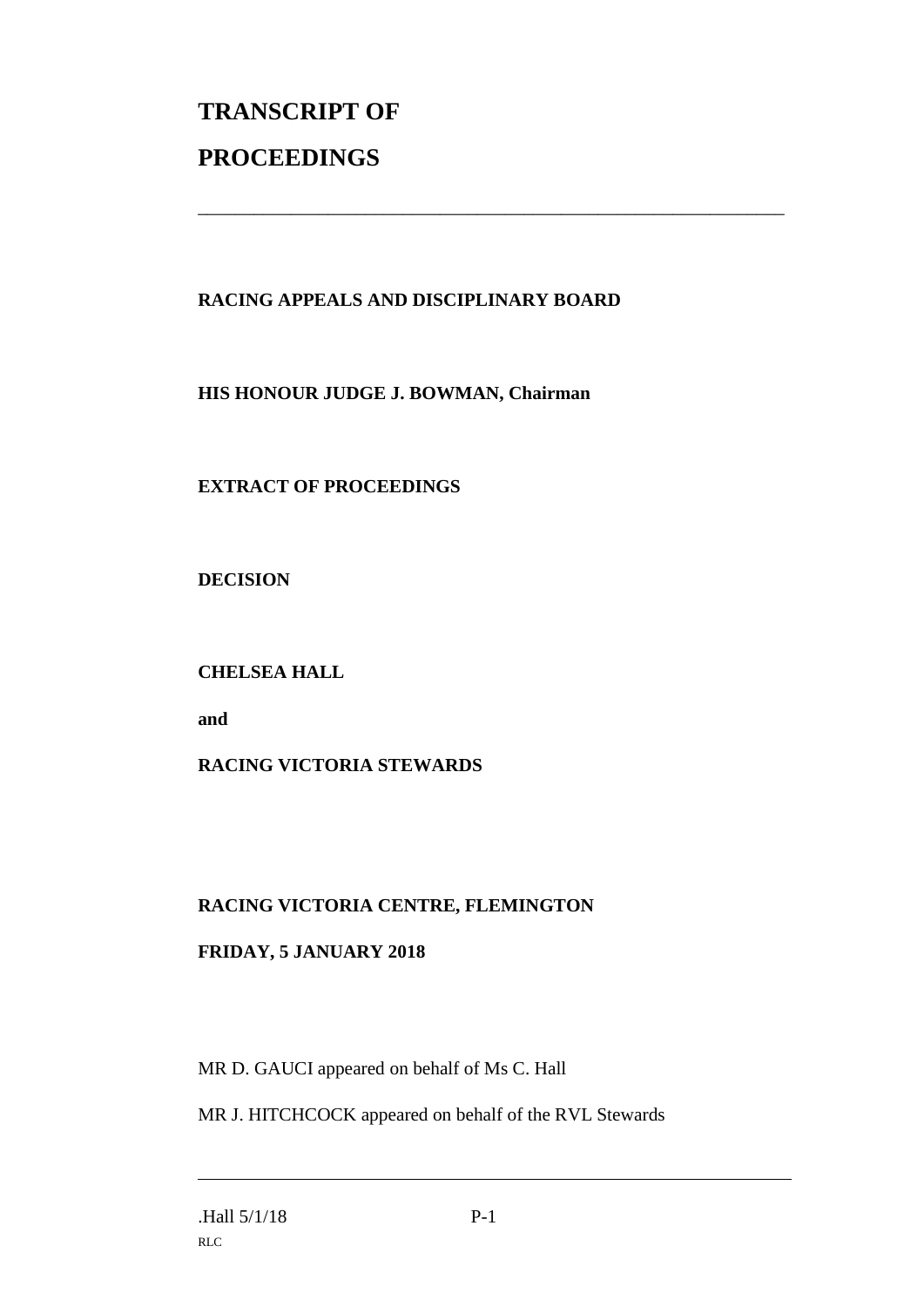CHAIRMAN: Miss Chelsea Hall, the Stewards have charged you with a breach of AR 137(a), namely careless riding, in that in race 9 over 1100 metres at Werribee on 24 December 2017, approaching the 100-metre mark, you permitted your mount Annrhon to shift in when not sufficiently clear of Living Large, ridden by Shane Karlsson, which had to be checked. The Stewards found the charge proven and considered the carelessness to be in the mid-range. They suspended you for 12 meetings. You are appealing against the conviction and the penalty.

I have reviewed the video, read the transcript and noted the submissions made by Mr Gauci on your behalf. I agree that this was something of a messy finish. Your horse was finishing fast with two horses to your outside, Bumgarner and Knight Commander, drifting towards the rails under pressure, and the horse that is closest to the rails perhaps moving out to a small degree. There was a considerable amount of congestion. However, the bottom line is that you continued to ride your mount out and shift towards a gap closer to the rails. You moved at least a horse towards the rails whilst continuing to ride it out. This took you across the path of Shane Karlsson's mount when you were not clear of him, causing his mount to be very noticeably checked.

I agree with the Stewards that there was contribution from other runners. You were in an awkward position with a horse directly ahead of you, two horses drifting in from the outside and your horse full of running. However, you made no effort to check your mount but rode it out whilst moving to your left and towards a gap closer to the rails. In so doing, you caused the very